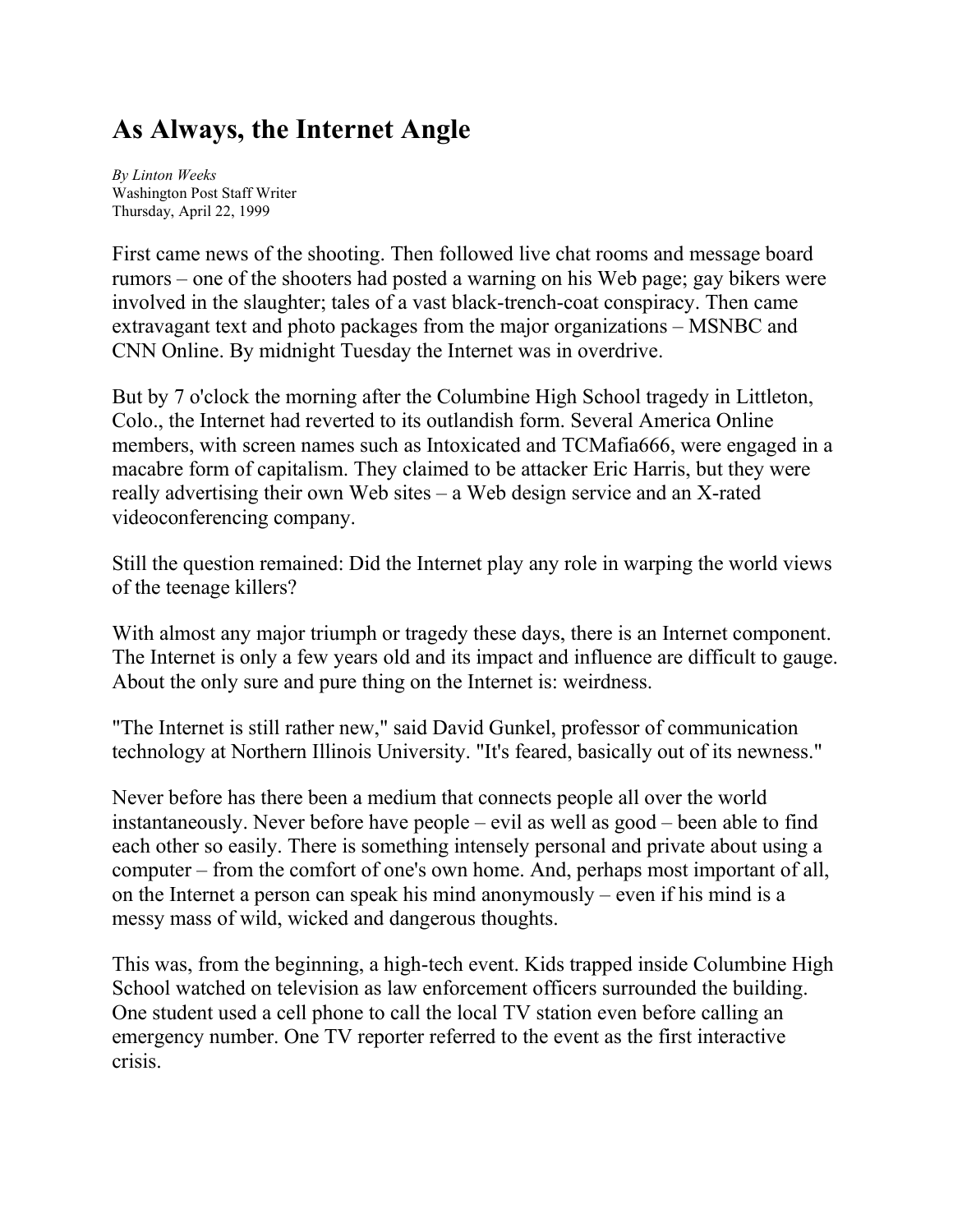Eric Harris was a member of America Online. Many online discussions were based on Harris's AOL-based pages, which apparently included crude and gruesome drawings. Internet maverick Matt Drudge posted a notice on his Web site Tuesday afternoon saying that one of Harris's pages warned the world that Harris was going to do something grandiose on April 20, Hitler's birthday. AOL spokeswoman Tricia Primrose said that there was "no clear evidence" that Harris or the other attacker, Dylan Klebold, had issued any kind of online warnings. John Ryan, assistant general counsel at AOL, said his company deactivated Harris's account at 11 p.m. Tuesday and pulled all of his pages from the service. Ryan said that AOL was working with the FBI on the case and that AOL was still trying to determine if Klebold had been a member.

Another story making the rounds was that Harris and Klebold had found recipes for their pipe bombs online.

Milton Kleg, a sociology professor at the University of Colorado at Denver, said the teenagers may have learned about explosives online but "I don't think it was a causeand-effect thing. Pipe bomb books are in local bookstores."

As the medium ages, certain patterns are emerging. Always there is a sinister side of the Internet, a creepy class of users without reverence for rules or truth or justice or life itself. But there is also a redemptive side.

For instance, in the aftermath of the shooting in May of two students in Springfield, Ore., Web sites sprouted up overnight to help the community and the nation deal with the tragedy. "Coming here helps you heal," wrote one visitor about the Thurston High School Shooting discussion forum.

In Paducah, Ky., where three students were killed in December 1997, several people have set up memorial Web sites to remember the deceased and to raise money for the families. In Jonesboro, Ark., the site is called "Remember the Fallen."

"You want to try to make sense of it," said Mike Godwin, general counsel of the Electronic Frontier Foundation and author of "Cyber Rights: Defending Free Speech in the Digital Age." "But teenage alienation can get positively murderous. Still, people look for something external to blame. The Internet component here was pretty tangential."

"In these sorts of situations," said Gunkel, "people will often blame the Internet as a source of bad information. The irony, of course, is that a lot of this information is also available in the public library. No one's saying anything about this information in the public library."